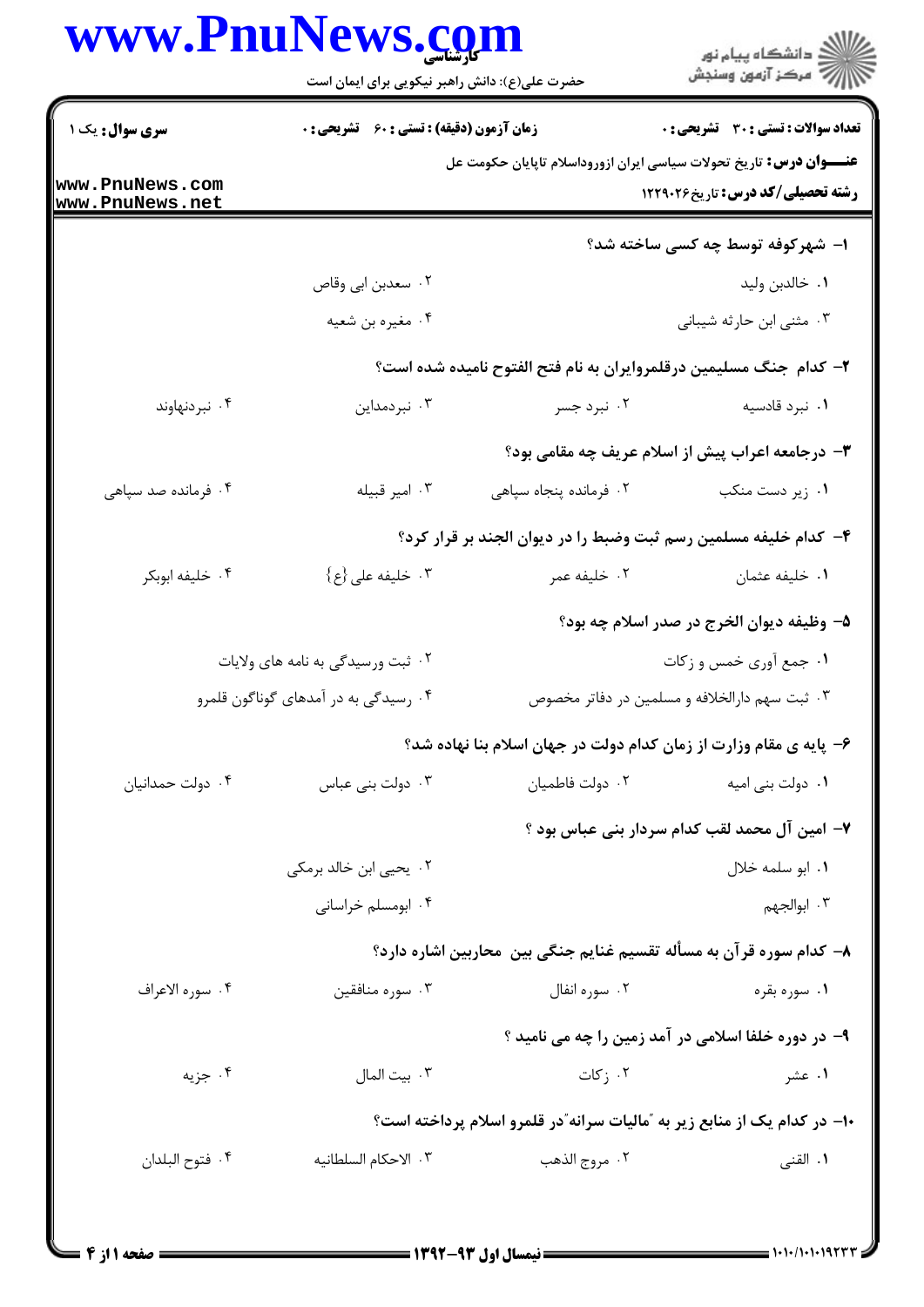| www.PnuNews.com                    | حضرت علی(ع): دانش راهبر نیکویی برای ایمان است |                                                                                                     | ِ<br>∭ دانشڪاه پيام نور<br>∭ مرڪز آزمون وسنڊش        |  |
|------------------------------------|-----------------------------------------------|-----------------------------------------------------------------------------------------------------|------------------------------------------------------|--|
| سری سوال : ۱ یک                    | زمان آزمون (دقیقه) : تستی : 60 ٪ تشریحی : 0   |                                                                                                     | <b>تعداد سوالات : تستی : 30 ٪ تشریحی : 0</b>         |  |
| www.PnuNews.com<br>www.PnuNews.net |                                               | <b>عنـــوان درس:</b> تاریخ تحولات سیاسی ایران ازوروداسلام تاپایان حکومت عل                          | <b>رشته تحصیلی/کد درس:</b> تاریخ ۱۲۲۹۰۲۶             |  |
|                                    |                                               |                                                                                                     | 11– امارت استكفاء چه نوع امارتي بود؟                 |  |
| ۰۴ امارت پادشاهی                   | ۰۳ امارت استيلايي                             | ۰۲ امارت خاصه                                                                                       | ٠١ امارت عامه                                        |  |
|                                    |                                               | ۱۲- کدام یک ازقیام های زیرازطرف عراقی ها دربرابرحکومت اموی به راه انداخته شد؟                       |                                                      |  |
| ۰۴ قیام زیدبن علی                  | ۰۳ قیام ابن اشعث                              | ۰۲ قییام یحیی بن زید                                                                                | ٠١ قيام عبدالله بن معاويه                            |  |
|                                    |                                               | ۱۳−  عملیات قحطبهٔ بن شبیب موجب چه چیزی شد؟                                                         |                                                      |  |
|                                    | ۰۲ شکست خلیفه منصور از ایرانیان               |                                                                                                     | ٠١ روى كار أمدن خاندان بني اميه شد                   |  |
|                                    | ۰۴ سبب روی کارآمدن خاندان بنی عباس شد         |                                                                                                     | ۰۳ پیروزی اعراب بر ایرانیان                          |  |
|                                    |                                               | ۱۴– قتیبه بن مسلم باهلی در عهد کدام حاکم عراق و به جای کدام سردار عباسی بر ماوراء النهر  تسلط یافت؟ |                                                      |  |
|                                    | ۰۲ منصور-ابو مسلم خراسانی                     | ٠١ سفاح-ابو سلمه خلال                                                                               |                                                      |  |
|                                    | ۰۴ هارون الرشيد-قحطبه بن شبيب                 |                                                                                                     | ۰۳ حجاج-يزيد بن مهلب                                 |  |
|                                    |                                               |                                                                                                     | 1۵– جنگ معروف به ؒمرج الحجاره ؒ بين چه کسانی رخ داد؟ |  |
|                                    | ۰۲ حاکم بنی امیه وقوم خزر                     |                                                                                                     | ٠١ خاندان بنى عباس وتركان قبچاق                      |  |
|                                    | ۰۴ اعراب مسلمین و مصریان                      |                                                                                                     | ۰۳ اعراب کوفه وامپراتوری روم شرقی                    |  |
|                                    |                                               | ۱۶- نقل دیوان پارسی به تازی در دوره خلافت بنی امیه نشان دهنده چه چیزی بود ؟                         |                                                      |  |
|                                    | ۰۲ نشان دهنده نفوذ و برتری دیوان پارسی بود    |                                                                                                     | ٠١ نشان ضعف زبان تازي بود                            |  |
|                                    | ۰۴ نشان دهنده ضعف وشکست زبان ایرانی بود       |                                                                                                     | ۰۳ نشان دهنده شروع نهضت ترجمه بود                    |  |
|                                    |                                               | ۱۷−  پایگاه طاهر بن حسین در سال های اولیه حکومت مأمون  کجا بود؟                                     |                                                      |  |
| ۰۴ هرات                            | ۰۳ پوشنگ                                      | ۰۲ بغداد                                                                                            | ۰۱ رقه                                               |  |
|                                    |                                               | ۱۸- کدام سلسله نخستین پادشاهان ایرانی بعد از اسلام بودند که در ایران با نام امیر سلطنت کردند؟       |                                                      |  |
| ۰۴ طاهريان                         | ۰۳ سامانیان                                   | ۰۲ آل بويه                                                                                          | ۰۱ صفاریان                                           |  |
|                                    |                                               |                                                                                                     | ۱۹– نام دیگر سرخ جامگان چه بود؟                      |  |
| ۰۴ شعوبيه                          | ۰۳ مزدکیان                                    | ۰۲ بومسلمیه                                                                                         | ۰۱ خرم دينان                                         |  |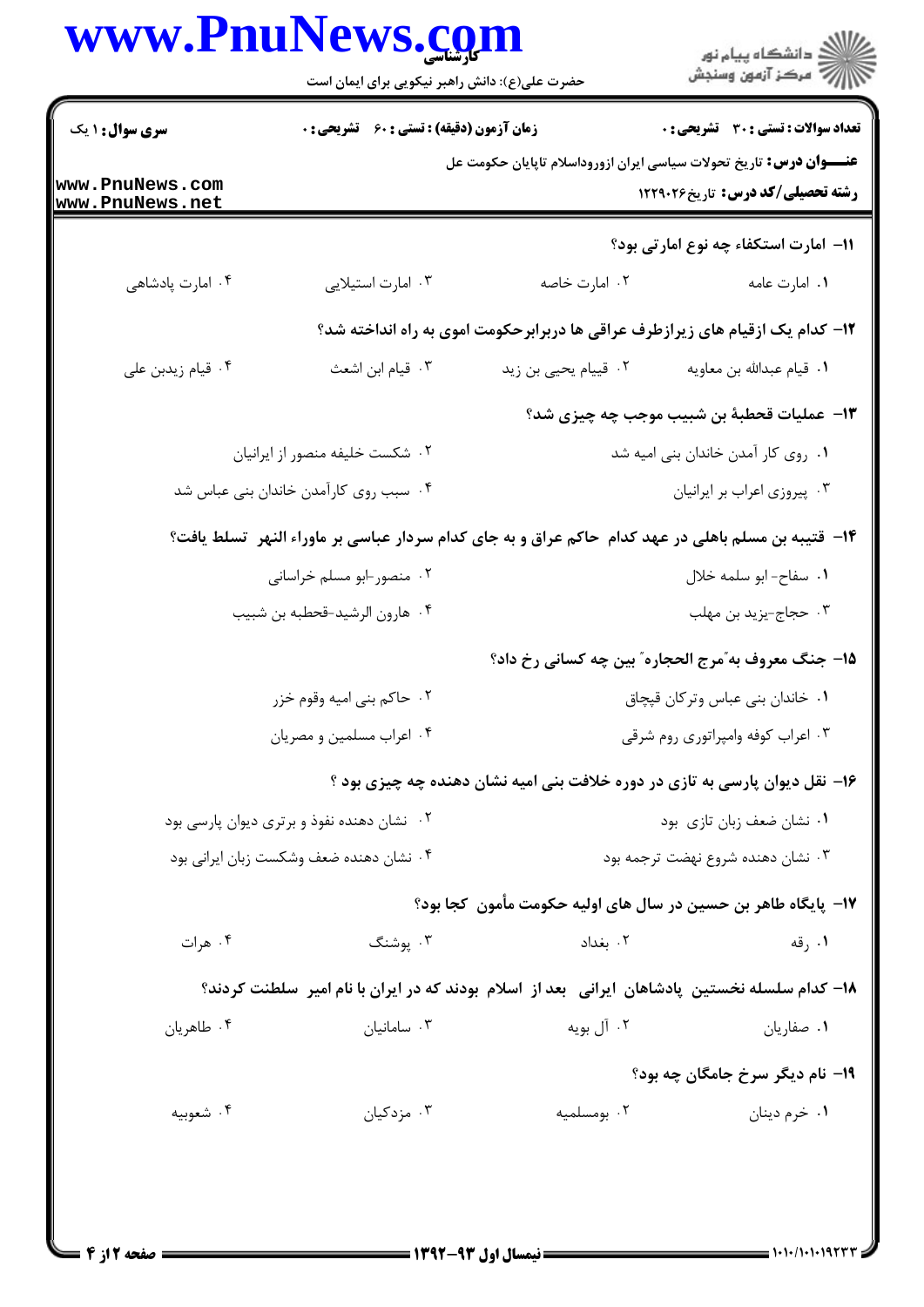|                                                      | www.PnuNews.com<br>حضرت علی(ع): دانش راهبر نیکویی برای ایمان است                                      |                                                       | ڪ دانشڪاه پيام نور<br><mark>ر</mark> ⊽ مرڪز آزمون وسنڊش                                                               |
|------------------------------------------------------|-------------------------------------------------------------------------------------------------------|-------------------------------------------------------|-----------------------------------------------------------------------------------------------------------------------|
| <b>سری سوال : ۱ یک</b>                               | <b>زمان آزمون (دقیقه) : تستی : 60 ٪ تشریحی : 0</b>                                                    |                                                       | <b>تعداد سوالات : تستی : 30 ٪ تشریحی : 0</b>                                                                          |
| www.PnuNews.com<br>www.PnuNews.net                   |                                                                                                       |                                                       | <b>عنـــوان درس:</b> تاریخ تحولات سیاسی ایران ازوروداسلام تاپایان حکومت عل<br><b>رشته تحصیلی/کد درس:</b> تاریخ1۲۲۹۰۲۶ |
|                                                      |                                                                                                       |                                                       | <b>۲۰</b> - در سازمان عیاران "کلو" چه مقامی بود؟                                                                      |
|                                                      | ۰۲ سردسته هر صنف                                                                                      |                                                       | ٠١ كوچكترين واحد هر صنف                                                                                               |
|                                                      | ۰۴ افراد چست و چابک سازمان                                                                            |                                                       | ۰۳ اعضای خاص سازمان                                                                                                   |
|                                                      |                                                                                                       |                                                       | <b>٢١</b> - علت اصلي تصرف كرمان توسط يعقوب ليث چه بود؟                                                                |
|                                                      |                                                                                                       | ٠١. قدرت يابي على بن حسين بن شبل امير فارس در خوزستان |                                                                                                                       |
|                                                      | ۰۲ معتز خلیفه عباسی فرمان  ایالت کرمان را برای یعقوب و  هم حاکم فارس نوشت و هر دو را به جان هم انداخت |                                                       |                                                                                                                       |
|                                                      |                                                                                                       |                                                       | ۰۳ حمله خلیفه به کرمان و درخواست کمک از یعقوب لیث                                                                     |
|                                                      |                                                                                                       |                                                       | ۰۴ توجه خوارج به کرمان و شورش آنها در منطقه                                                                           |
|                                                      |                                                                                                       |                                                       | <b>۲۲</b> - نبرد دیر العاقول بین چه کسانی روی داد؟                                                                    |
|                                                      | ۰۲ عمرو ليث و طاهريان                                                                                 |                                                       | ۰۱ يعقوب ليث و عبدالله سگزى                                                                                           |
|                                                      | ۰۴ يعقوب ليث و الموفق                                                                                 |                                                       | ۰۳ حسن بن زيد علوى و عمرو ليث                                                                                         |
|                                                      |                                                                                                       |                                                       | <b>۲۳</b> - شکست رافع  بن هرثمه توسط چه کسی انجام گرفت؟                                                               |
| ۰۴ امیر اسماعیل سامانی                               | ۰۳ يعقوب ليث صفاري                                                                                    | ۰۲ عمرولیث صفاری                                      | ٠١ خليفه معتز                                                                                                         |
|                                                      |                                                                                                       |                                                       | ۲۴– مسله تقسیم رود هیرمند در زمان کدام حکمران تنظیم گردید؟                                                            |
| ۰۴ يعقوب ليث صفاري                                   | ۰۳ طاهر بن عبدالله                                                                                    | ۰۲ عمرو ليث صفاري                                     | ۰۱ طلحه بن طاهر                                                                                                       |
|                                                      |                                                                                                       |                                                       | ۲۵– ناصر کبیر لقب کدام حکمران طبرستان بود؟                                                                            |
| ۰۴ محمد بن زید                                       | ۰۳ حسن بن قاسم                                                                                        | ۰۲ حسن بن علی                                         | ۰۱ حسن بن زید                                                                                                         |
|                                                      |                                                                                                       |                                                       | <b>۲۶</b> - دلیل اصلی قیام سید الثائر بالله چه بود؟                                                                   |
| ۰۲ برای مخالفت با امیر وابسته به حسن بویه در طبرستان |                                                                                                       | ۰۱ هدایت جنبش های علوی مازندران                       |                                                                                                                       |
|                                                      | ۰۴ برای اجرای احکام اسلامی                                                                            |                                                       | ۰۳ رقابت با نهضت آل کیا در گیلان                                                                                      |
|                                                      |                                                                                                       |                                                       | <b>۲۷</b> – مولف کتاب تاریخ فخری کیست؟                                                                                |
| ۰۴ گردیزی                                            | ۰۳ ابن طقطقی                                                                                          | ۰۲ بلاذری                                             | ٠١. ابو الحسن مسعودي                                                                                                  |